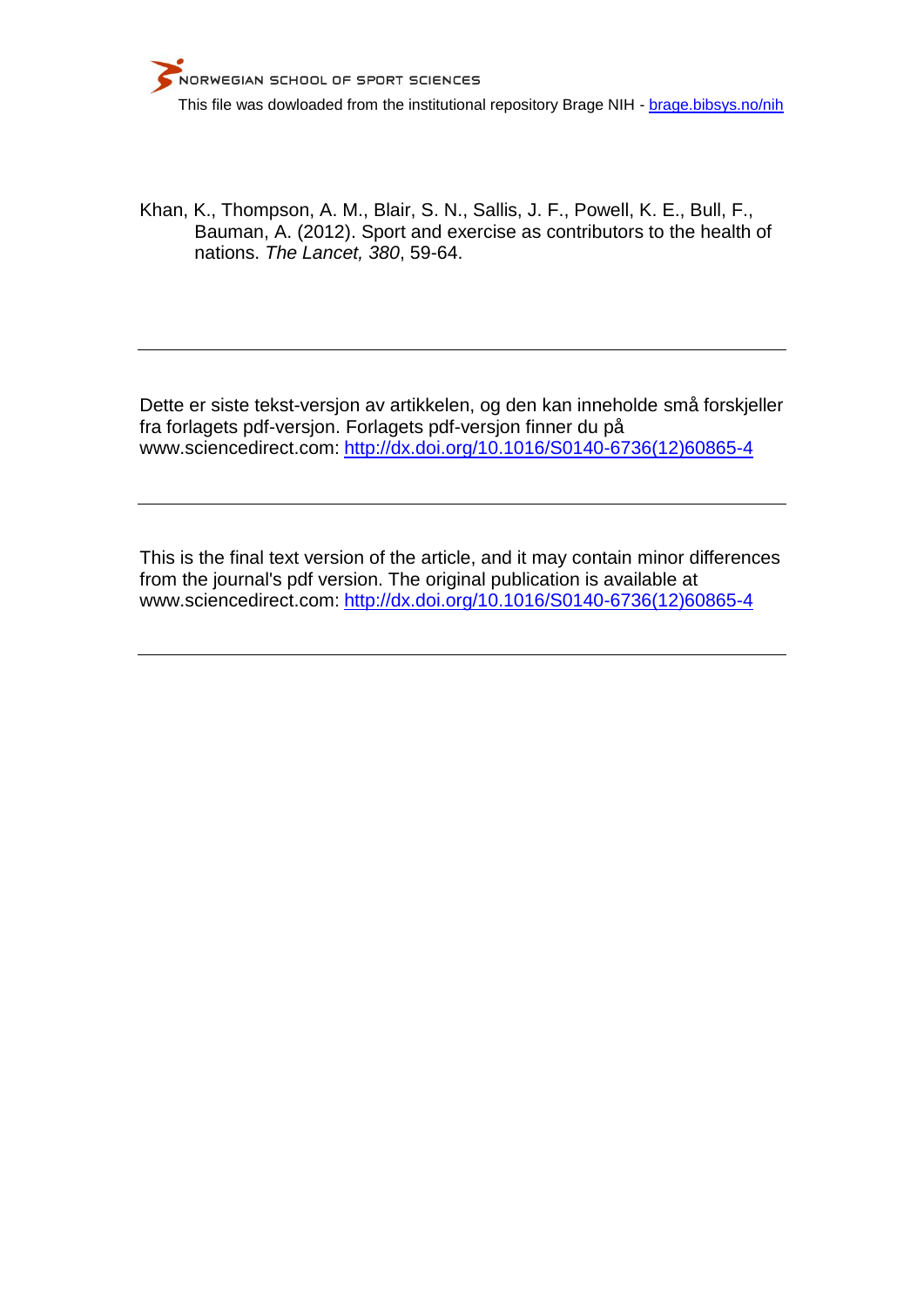#### **Introduction**

Nations bidding to host the Olympic Games usually claim that the event will promote public health. Organisers suggest that global events such as the Olympics or the Fédération Internationale de Football Association (FIFA) World Cup might inspire onlookers to be physically active, and thus obtain health benefits. Whether these events lead to an upsurge in physical activity is uncertain and has been reviewed elsewhere.<sup>1</sup> In this report, we examine the broader question of whether sport and exercise specifically contribute to the health of nations.

## **Sport and exercise versus physical activity**

Because we aim to assess the contribution of sport and exercise to the health of nations, a distinction needs to be made between sport and exercise and physical activity. Physical activity is "any bodily movement produced by skeletal muscles that results in energy expenditure" and is positively correlated with physical fi tness.<sup>2</sup> The broad components of physical activity are occupational, transport, domestic, and leisure time, which consists of exercise, sport, and unstructured recreation. Most sports contribute to overall physical activity but someone can be very physically active through occupational labour, domestic tasks, or active transport without engaging in sport or exercise. By contrast, exercise has the features of "planned, structured and repetitive bodily movement, the objective of which is to improve or maintain physical fitness". <sup>2</sup> These definitions inevitably have grey areas, so that one person's enthusiastic shopping, which qualifies as physical activity but technically not exercise, might expend more energy than another person's doubles tennis played at a low intensity.

Sport is a subset of exercise that can be undertaken individually or as a part of a team. Participants adhere to a common set of rules or expectations, and a defined goal exists. If a person is training for a 10 km community run, training sessions would count as exercise because there are no rules or common expectations whereas the event itself is sport. Training for sports competition typically includes regular engagement in the activity. Figure 1 shows the usual intersection between physical activity, sport, and exercise (figure 1A), and two examples of individual activity profiles (figure 1B, 1C). In profile B, an individual drives to their office, works out at the office gym (exercise) three times a week for 30 min, and plays tennis (sport) at home for 90 min, but is otherwise sedentary. The total time spent being physically active per week is 180 min. By contrast, a second individual, profile C, accumulates 1 h of walking every day to catch public transport to work (physical activity), but does no explicit sport or exercise. Despite this absence of sport or exercise, they nevertheless accumulate 300 min of physical activity in a week. Each profile might provide different health benefits and have different injury risks.

Physical activity, exercise, and sport contribute to health in part through their effect on cardiorespiratory fi tness.<sup>3,4</sup> Low fitness is a better predictor of mortality than are obesity<sup>5</sup> or hypertension, $3,6$  which are health risk factors afforded far greater emphasis than fitness by the media and by most health professionals.

## **Rates of participation in sports and exercise**

To estimate the potential infl uence of sport and exercise, we need to assess rates of participation in those activities at a population level and information about the associations between sport, exercise, and health outcomes. Accurate, cross-sectional, population-wide data for participation in sports are rare. For example, details of participation in sport cannot be extracted from the largest physical activity questionnaire in the USA—the Behavioural Risk Factor Surveillance System.<sup>7</sup> Never theless, substantial participation in sport by men and women is evident in the 260 million active, registered participants in football and the large number of community running events around the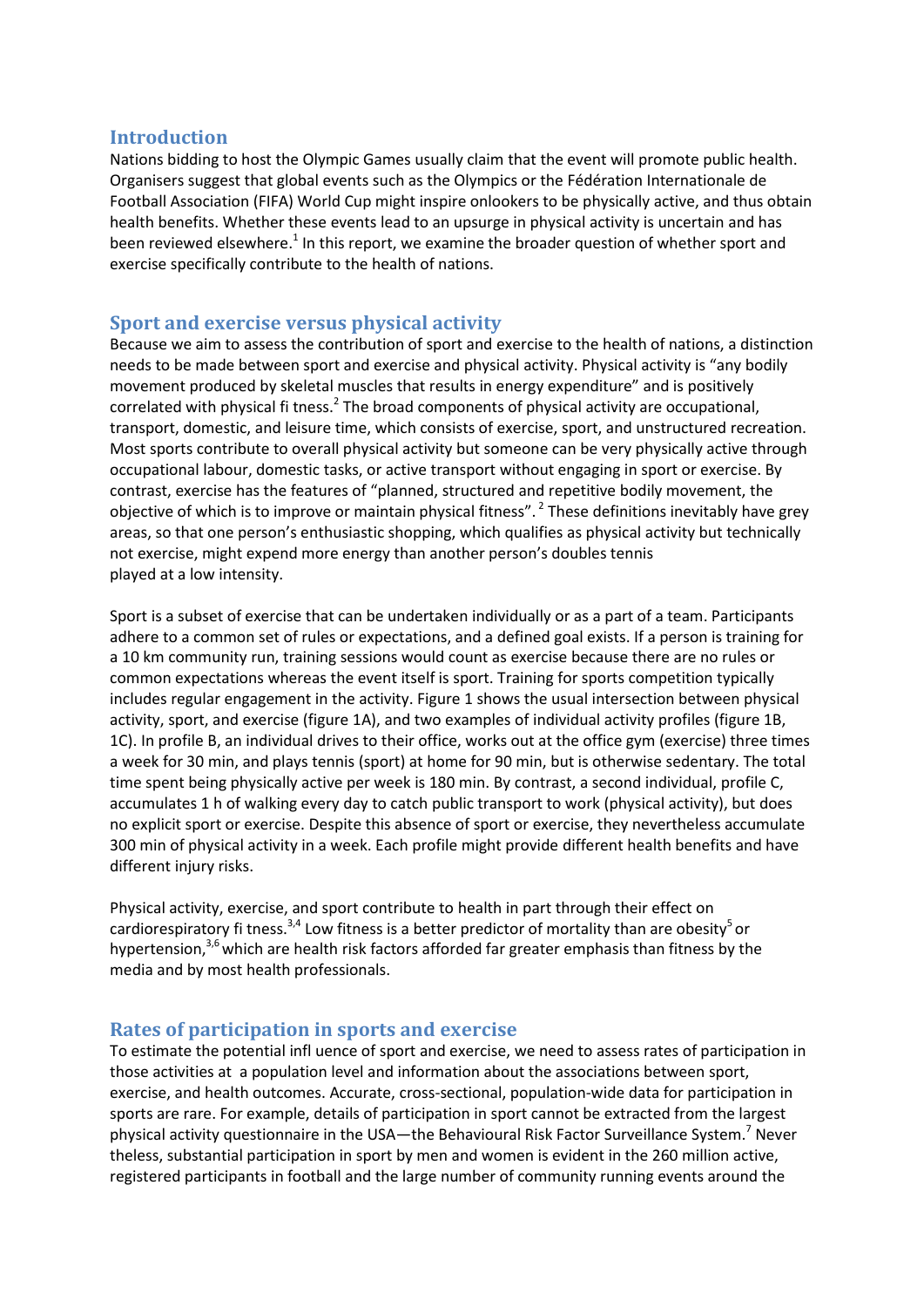world, including 720 organised marathons every year in the USA alone. In addition to these snapshots that suggest substantial participation in sport and exercise, a few scientifi c studies have been undertaken.

In Spain, researchers systematically assessed selfreported and self-defined sports participation at a population level over 10 years, but with only one question.<sup>8</sup> About 52% of men and 33% of women of all ages selfreported as "participating in" at least one sport in 2010. Participation in sport at least once per week exceeded 40% in men and women aged 15–25 years and in men aged 26–35 years.<sup>8</sup> In the Health Survey for England,<sup>9</sup> which was another long-term cross-sectional study, participation was stable at about 41% in men aged 16 years or older from 1997 to 2006. In women aged 16 years or older, participation ranged from 31% to 34% in 1997–2006.9 The Eurobarometer study, $^{10}$  which assessed participation in 25 countries, concluded that "for the majority of countries, the occurrence of regular (once or more per week) sporting activity was less than 40%".<sup>10</sup> In Australia, 48% of adults reported playing sport in a survey three or more times a week.<sup>11</sup> Of the sport reported in that survey, organized sport only represented a fi fth of the total sport. This finding emphasises the importance of non-organised sport such as cycling or walking and that definitions of sport can greatly influence the reporting of participation. Of these surveys, only the Health Survey for England questionnaire was validated (against accelerometer and clinical outcomes), and thus appropriate validation of any new surveys will be a priority.

Although these participation numbers seem large, they show only adult participation in any sport. The absence of data for frequency and duration of participation makes estimation of the contribution of sports to total physical activity impossible. Furthermore, when low-income and middle-income countries are included, self-reported data suggest that sport and organised activity make up a very small part in total physical activity in much of lowincome Africa.<sup>12</sup> This absence needs additional analysis by researchers and policy analysts.

Participation in sports is greatest in young individuals. In the USA, an estimated 4 million children and adolescents aged 6–18 years are engaged in organised sport.<sup>13</sup> 23–60% of youth physical activity is contributed bysports,<sup>14,15</sup> and such participation is positively correlated with overall levels of physical activity in adolescents.<sup>16</sup> However, one study of youth sport practice sessions suggested that only 46% of practice time in youth soccer and softball or baseball involved moderate or vigorous physical activity, so potential health benefits might be reduced in this setting.<sup>17</sup>

Little evidence exists to suggest that there have been substantial changes in rates of participation in sports in the past.<sup>18</sup> More women in the USA became able to participate in sport following the Title IX education amendments in 1972 that precluded sex discrimination in schools<sup>19</sup> and there were large increases in the number of women playing football since 2000 worldwide<sup>20</sup> and in sport club membership by boys and girls in Iceland.<sup>21</sup> The Amsterdam Growth and Health Study18 is one of the few repositories of data for changes in rates of participation in sports for both sexes. For men and women older than 16 years, participation in organized and non-organised sports activities contributed less to their total physical activity compared with when they were younger. To extend these longitudinal data, a substantial investment by sporting clubs, organisations, federations, or governments would be needed, but there seems little incentive for collection of such information. Tracking of participation over time would be useful to help explain behavioural maintenance (ie, whether levels of physical activity in childhood are important determinants of levels in later life).

Overall, the question of whether rates of participation in sports are sufficient to influence population health is one that will remain unanswered because of insufficient data. All present datasets have limitations, especially the inconsistent but generally poor criteria for definition of participation in sports. Definitions can also be applied loosely; for example, gym membership and health-club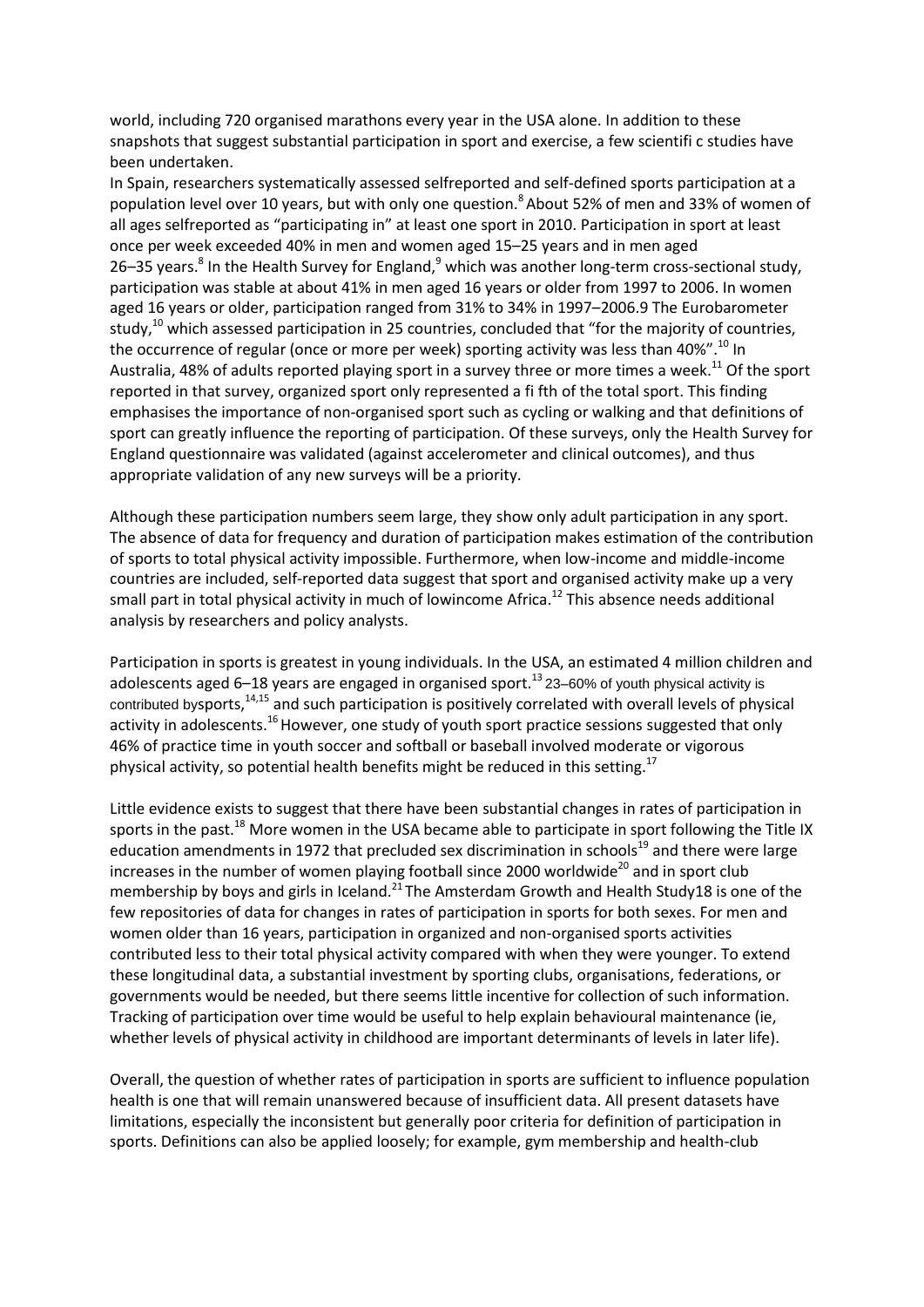attendance are reported by the Sportsclubs Association<sup>22</sup> but do not meet the strict definition of sport. Relatively high reported participation rates might also be caused by many people playing sports a few times per year, which is unlikely to provide many health benefits. Such low-level participation in sports, weekly or monthly, also might not provide an overall physical activity dose that is associated with health benefits (eg, that provided by physical activity 3–5 times per week). Thus, despite all the interest generated in sport globally, and the many small-scale programmes that exist to promote sport, there is little evidence of population-wide participation sufficient to increase physical activity levels enough to improve health.

# **Health benefits of sport**

What evidence is there for direct health benefits of sport? The Physical Activity Guidelines Advisory Committee state that: "The volume of regular physical activity has been frequently and consistently related to health benefits".<sup>20</sup> The relation is curvilinear with the exact parameters of the curve varying for different health benefits (figure 2).<sup>19</sup> Physical activity inherent in sport contributes to health benefits commensurate with the proportion of total physical activity that the sport makes up. Some evidence also specifically shows the health benefits of participation in sport.

In a 5-year longitudinal analysis of 7456 men and women aged about 56 years at baseline, Sabia and colleagues<sup>23</sup> reported that any physical activity (apart from housework and walking <3.5 h) was associated with reduced mortality in age-adjusted analyses. Notably in fully adjusted analyses, only associations with participation in sport (hazard ratio [HR] 0·71, 95% CI 0·56–0·91) and do-it-yourself activity (0.68, 0.53–0.98) remained. These data come 12 years after Andersen and colleagues<sup>24</sup> reported a strong dose-response curve for greater intensity physical activity and lower mortality. Within their groupings of moderately and highly active people, participants of sports had half the mortality of non-participants after a mean follow-up of 14.5 years.<sup>24</sup> These epidemiological data suggesting that participation in sport predicts reduced mortality in middle age and old age come from cohort studies, but some randomised trials and well-controlled laboratory studies also point to health benefits arising from sport.

One such trial addressed the question of whether playing football two-to-three times a week for 12–16 weeks—in teams of three, four, or five players— improved the health of participants who had not played the sport previously.<sup>25</sup> Such a study was a rare instance of systematic data collection to connect recreational sport with health of players. In the 2-year study, health was defined objectively by clearly measurable risk factors and the findings were published in 13 reports in 2010.

In formerly untrained middle-aged men and women, football reduced risk factors for cardiovascular disease, $^{26}$  diabetes, and osteoporosis.<sup>27</sup> Participation was as effective as a targeted intervention to promote healthy weight in children with obesity.<sup>27</sup> Football also promoted social interactions, which infl uence quality of life, and showed the potential to aid adherence to an active lifestyle. Football can thus be promoted as a leisure activity that enhances health. The strength of the analysis was reliant on the focused nature of the question in recreational athletes, the randomised controlled trial design, and the generalizability of the intervention (ie, small-sided football with five *vs* five players rather than 11 *vs* 11 players). Importantly, investigators recruited participants who were not active in sport so the controlled trial design tested the effect of sport as a therapy. Furthermore, a very consistent pattern was noted suggesting health effects across the studies. The studies had limitations, including the small, non-generalisable sample sizes. Nevertheless, these efficacy studies complement the observational studies of long-term health benefits<sup>28</sup> and risks associated with sporting careers.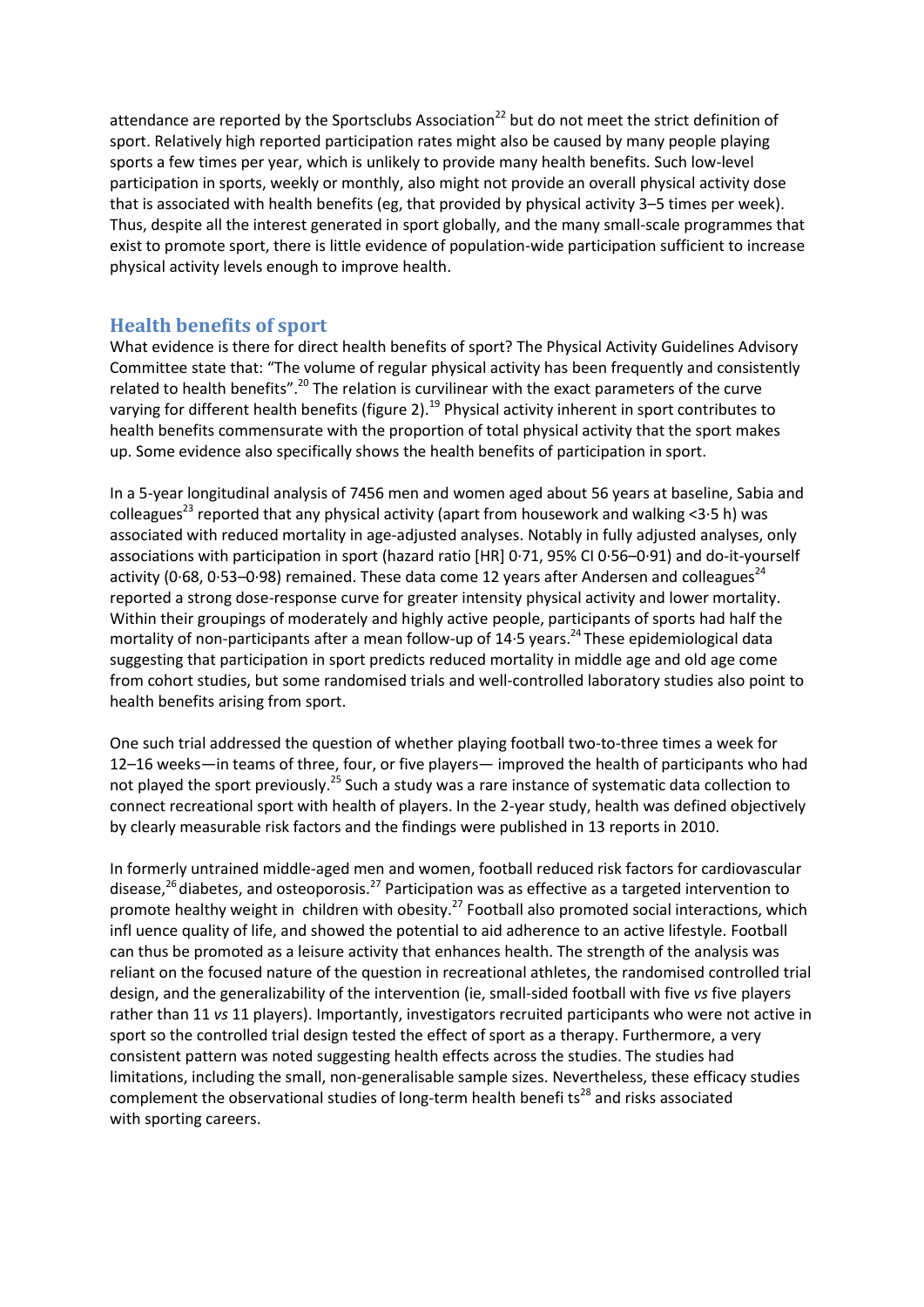# **Health promotion through sport**

In addition to the direct health benefits derived from physical activity of sport, sport can provide indirect benefits through campaigns for health promotion. Sporting celebrities can act as spokespeople for health, especially for targeted audiences such as schoolchildren. FIFA disseminated a health education programme branded 11 for Health, $^{29}$  which used football to engage primary school students by linking each of 11 health messages with a well-known football player. For example, in one of the video clips for the education programme, Cameroonian striker Samuel Eto'o says, *"Players use their body to protect the ball from opponents. Use a treated bed net, while you sleep, to protect yourself from malaria".* Health knowledge tests revealed an 18% improvement in health knowledge after the programme was run in schools in Zimbabwe and Mauritius.<sup>29</sup> By June 2012, 11 for Health had been adopted (ie, incorporated into the national educational curriculum) by national governments in nine African countries, and countries in Oceania, Asia, and Central and South America.

These successful interventions by FIFA, which were critically assessed and published in peer-review journals, need to be embedded in policy and legislation, and translated into broader systems. Well executed, funded programmes contrast with politicians making unsupported claims about the benefits of sport as a health or social panacea. Coalter criticised the promises surrounding sport for development in low-income and middle-income countries.<sup>30</sup> According to Coalter, sport has a mythopoeic status $31$ —something based on idealistic and popular ideas suggesting a certain relation without a sound basis. He disputes the claims that sport necessarily or always contributes to community development, social capital, and, where relevant, community restoration after conflicts. Despite substantial international agency funding, and almost "evangelical policy rhetoric",<sup>30</sup> there is very little evidence that programmes that aim to use sport for development have contributed to increases in physical activity in whole populations; although they might have begun to influence broader social and community restoration goals.<sup>30</sup>

By contrast with sport as a means of health and social development, the health benefi ts of exercise are very well documented.<sup>19,32</sup> Especially cogent summaries have been published in the Swedish Physical Activity book,<sup>33</sup> the Physical Activity Guidelines for Americans,<sup>34</sup> and elsewhere.<sup>19</sup> The data for benefits of exercise are not reviewed here, but serve to underscore the potential benefits to population health through sport and exercise.

### **Injury risk in sport**

In addition to health benefi ts, physical activity is associated with health risks, mainly musculoskeletal injuries. Injury risk is greatest when individuals perform at the highest levels of relative intensity, which is common in competitive sports. Sports injuries are not routinely reported at a national level in the way motor vehicle accidents are, but insurance data suggest that costs from sports injury are substantial. In Switzerland, 42 000 football players generated 145 million Swiss francs (£100 million) in injury costs per year.<sup>35</sup> In New Zealand, injuries from rugby league generated NZ\$5.3 million (£2.7 million) in insurance claims per year. $36$ 

Some researchers provide injury-specific costs related to sport that add to our understanding of injury burden without specification of which sports contributed. Ankle injuries cost €187 million (£156 million) per year in the Netherlands.<sup>37</sup> In the USA, the common major knee injury of anterior cruciate ligament rupture had direct surgical costs of US \$11 500 (£7100) per operation, with a net cost to the US economy of about \$3.6 billion (£2.2 billion) every year.<sup>38</sup> In North Carolina, USA, 5013 varsity athletes participating in 12 different sports in 100 public high schools generated \$10 million (£6.2 million) in directmedical costs per year from injuries.<sup>39</sup> A systematic review is needed of the relative health benefi ts of specific sports and associated injuries.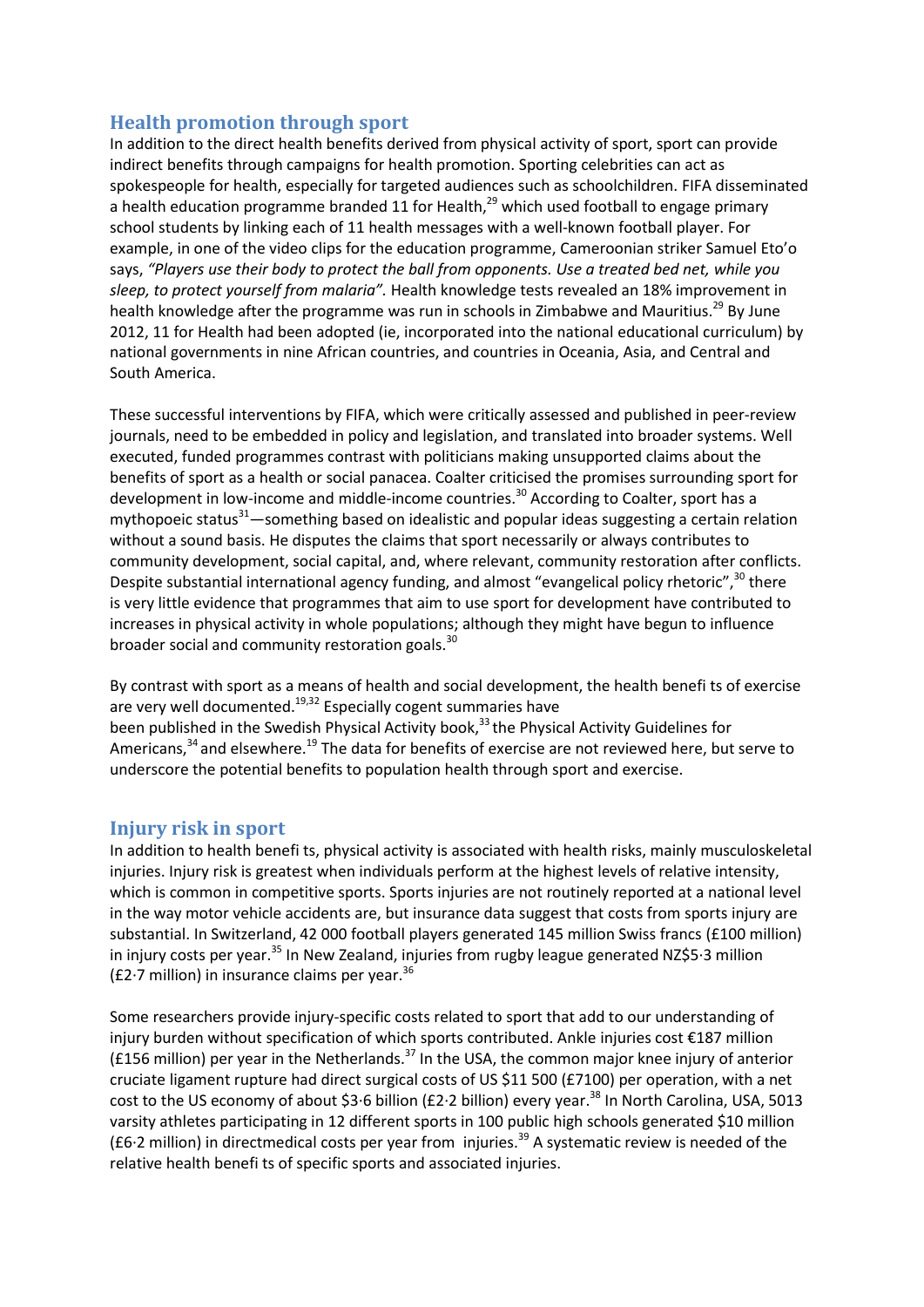Efforts are being made to reduce the number of injuries from sport, which will contribute to improvement of health at a population level. Three major international congresses since 2005 have addressed the discipline of sports injury prevention.<sup>40</sup> Nationwide sports injury prevention initiatives have been implemented successfully. 35,41 Some international sports federations, such as those for football (FIFA) and skiing (International Ski Federation), have actively engaged with sports injury researchers and provided unrestricted grants in relation to sports injury surveillance and injury reduction. Systematic reviews suggest that randomised trials of strength and balance exercise (proprioceptive or neuromuscular training) programmes can reduce rates of lower extremity injuries overall, acute knee injuries, and ankle sprain.<sup>42</sup> The academic specialty of sports injury epidemiology, prevention, and health economics is one that is emerging in this century.

## **Clinicians in promotion of sport and exercise**

Physicians and other health professionals can contribute substantially to patients' adoption of exercise behaviours, just as they have provided smoking cessation advice and contributed to smoking reduction in many countries. A straightforward but influential step forward would be measurement of the exercise vital sign<sup>43</sup> in every consultation. Patients ought to report how many minutes of physical activity they undertake in an average day and how many days a week such activity takes place. This measurement provides a score (in min per week) that can alert patients and clinicians to potential risks related to inactivity. In Sweden and New Zealand, exercise by referral (including to sport and exercise facilities) is relatively well accepted and implemented in primary medical practice.<sup>44,45</sup> In the UK, a systematic review recommended<sup>46</sup> short interventions in the general practice setting. In Scotland, the ActiveScotland website allows clinicians and patients to view opportunities for sport, exercise, and physical activity in their vicinity. Other practical steps, such as motivational interviewing to help patients set goals, have been summarised elsewhere.<sup>47</sup> All clinicians, including nurses, physiotherapists, and dieticians, can encourage this commitment. Clinical exercise physiologists and physiotherapists have a specialised role in supporting patients to launch their preventive or therapeutic physical activity programmes.

The fitness industry could benefit from partnering with clinicians who prescribe exercise. The American College of Sports Medicine's Exercise Is Medicine programme argues for a "merging of the fitness industry with the health-care industry, so that patients can be better helped to find an appropriate fitness regimen".<sup>48</sup> We appreciate the need for ongoing transformational change in training of clinicians with respect to the greater evidence that now exists for exercise as therapy.<sup>32</sup> We also support calls for changes in systems for delivery of medical care so that physical activity counselling and referral are expected, documented, and reimbursed.

## **Conclusion**

The evidence for physical activity as a major public health preventive approach and a potent medical therapy has increased exponentially in the 64 years since London, UK, last hosted the Olympic Games. Recent major national and international guidelines provide consistent recommendations and policy advice (eg, the Toronto Charter<sup>49</sup> and Physical Activity Guidelines from WHO<sup>50</sup> and the USA<sup>34</sup>). Sport is one sector that can improve the health of a nation through increased physical activity, but system-wide changes also require complementary efforts by transportation agencies, park and recreation areas, city planning, and school programmes to increase and sustain activity levels of whole populations. Sport organisations should be encouraged to make sport for all a reality, both in implementation and in population surveillance to assess the effects of these strategies on populations over time.<sup>51</sup> Employers and health-care systems also need to recognise the benefits of exercise for prevention, treatment, and rehabilitation.<sup>49</sup> We believe that small changes at the community level and large, nationwide policies and initiatives are needed to improve health at a country level. Sport is one sector represented in both the US Physical Activity Plan and the Global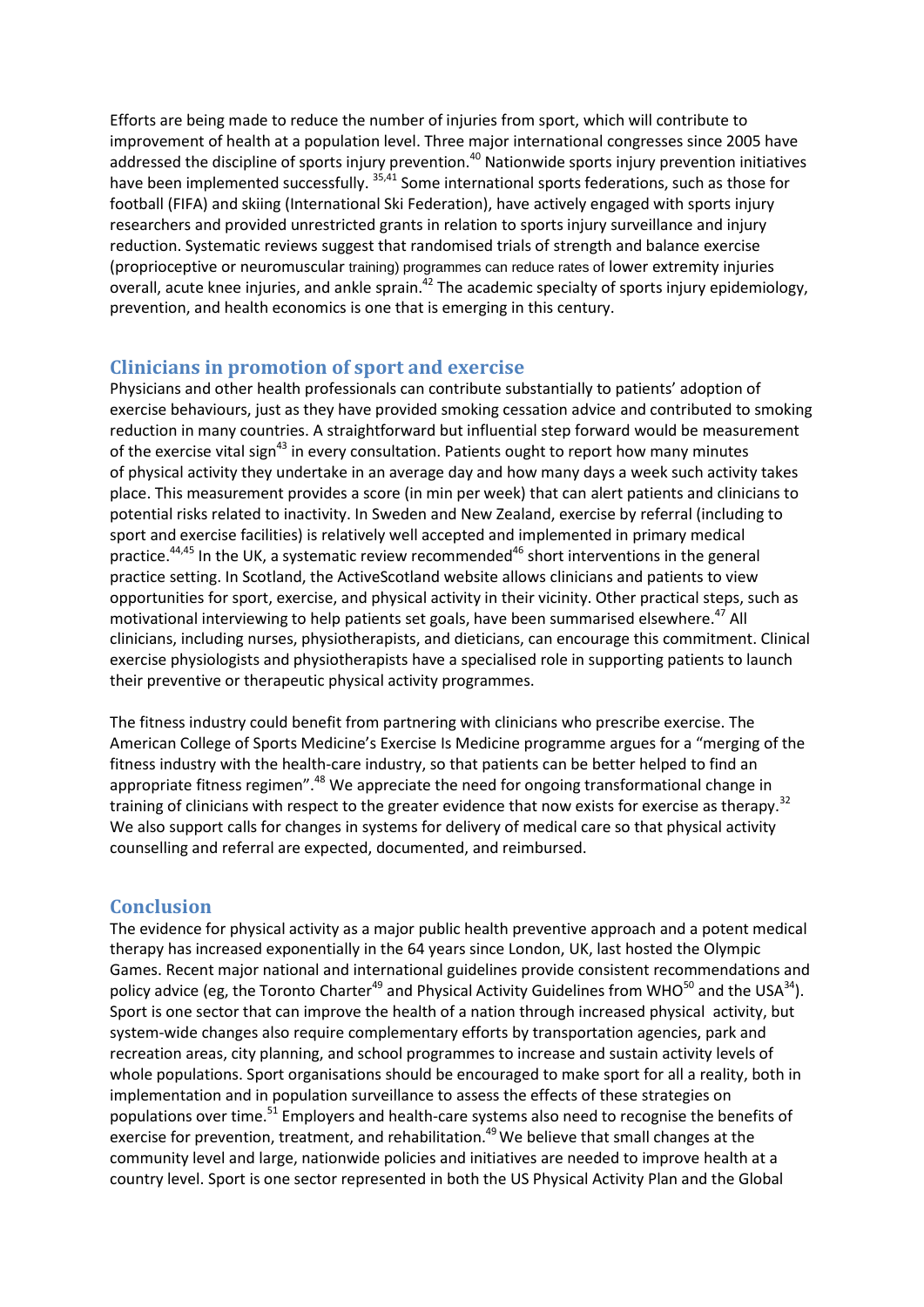Advocacy for Physical Activity list<sup>52</sup> of seven best investments for physical activity to make a difference to the health of nations. When physical inactivity is diagnosed, encouragement toward sport participation for some patients qualifies as evidence-based therapy.

#### **References**

1 McCartney G, Thomas S, Thomson H, et al. The health and socioeconomic impacts of major multisport events: systematic review (1978–2008). BMJ 2010; 340: c2369.

2 Caspersen CJ, Powell KE, Christenson GM. Physical activity, exercise, and physical fitness: definitions and distinctions for health-related research. Public Health Rep 1985; 100: 126–31.

3 Lee DC, Sui X, Artero EG, et al. Long-term effects of changes in cardiorespiratory fitness and body mass index on all-cause and cardiovascular disease mortality in men: the Aerobics Center Longitudinal Study. Circulation 2011; 124: 2483–90.

4 Lee DC, Artero EG, Sui X, Blair SN. Mortality trends in the general population: the importance of cardiorespiratory fitness. J Psychopharmacol 2010; 24 (suppl): 27–35.

5 Weiler R, Stamatakis E, Blair S. Should health policy focus on physical activity rather than obesity? Yes. BMJ 2010; 340: c2603.

6 Byun W, Sieverdes JC, Sui X, et al. Effect of positive health factors and all-cause mortality in men. Med Sci Sports Exerc 2010; 42: 1632–38.

7 Brownson RC, Boehmer TK, Luke DA. Declining rates of physical activity in the United States: what are the contributors? Annu Rev Public Health 2005; 26: 421–43.

8 Palacios-Cena D, Fernandez-de-las-Penas C, Hernandez-Barrera V, Alonso-Blanco C, Carrasco-Garrido P. Sports participation increased in Spain: a population-based time trend study of 21 381 adults in the years 2000, 2005 and 2010. Br J Sports Med 2012; published online June 9. DOI:10.1136/bjsports-2012-091076.

9 Stamatakis E, Chaudhury M. Temporal trends in adults' sports participation patterns in England between 1997 and 2006: the Health Survey for England. Br J Sports Med 2008; 42: 901–08.

10 Van Tuyckom C, Scheerder J, Bracke P. Gender and age inequalities in regular sports participation: a cross-national study of 25 European countries. J Sports Sci 2010; 28: 1077–84.

11 Standing Committee on Recreation and Sport 2011. Participation in exercise, recreation and sport survey. 2010 annual report. Canberra: Australian Sports Commission, 2010.

12 Guthold R, Louazani SA, Riley LM, et al. Physical activity in 22 African countries: results from the World Health Organization STEPwise approach to chronic disease risk factor surveillance. Am J Prev Med 2011; 41: 52–60.

13 National Council on Youth Sports. NCYS report on trends and participation in organized youth sports. Stuart, FL: National Council of Youth Sports, 2009.

14 Katzmarzyk P, Malina R. Contribution of organized sports participation to estimated daily energy expenditure in youth. Pediatr Exerc Sci 1998; 10: 378–86.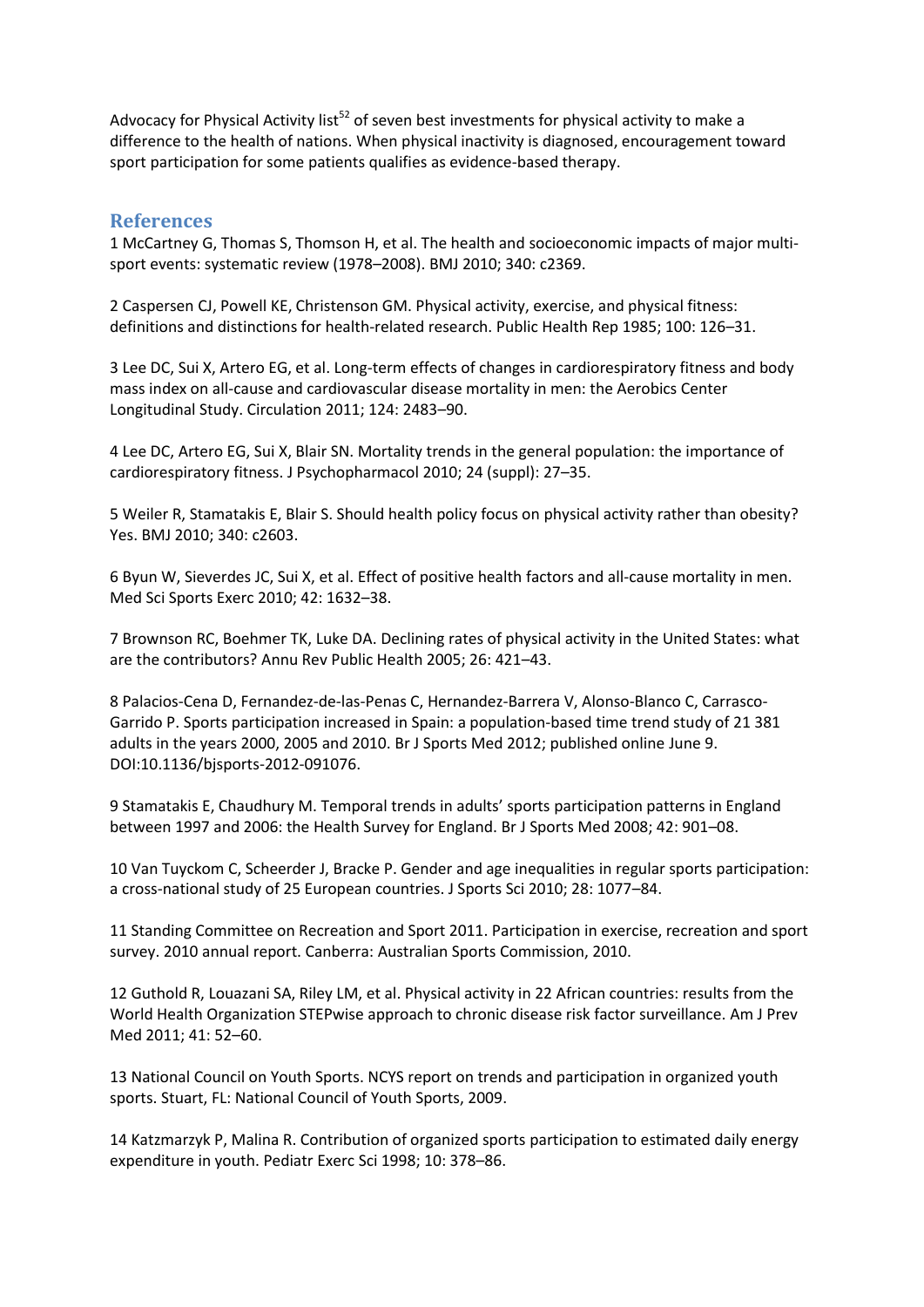15 Wickel EE, Eisenmann JC. Contribution of youth sport to total daily physical activity among 6- to 12-yr-old boys. Med Sci Sports Exerc 2007; 39: 1493–500.

16 Sallis JF, Prochaska JJ, Taylor WC. A review of correlates of physical activity of children and adolescents. Med Sci Sports Exerc 2000; 32: 963–75.

17 Leek D, Carlson JA, Cain KL, et al. Physical activity during youth sports practices. Arch Pediatr Adolesc Med 2011; 165: 294–99.

18 van Mechelen W, Twisk JW, Post GB, Snel J, Kemper HC. Physical activity of young people: the Amsterdam Longitudinal Growth and Health Study. Med Sci Sports Exerc 2000; 32: 1610–16.

19 Powell KE, Paluch AE, Blair SN. Physical activity for health: what kind? How much? How intense? On top of what? Annu Rev Public Health 2011; 32: 349–65.

20 Physical Activity Guidelines Advisory Committee. Physical Activity Guidelines Advisory Committee Report, 2008. Washington, DC: Physical Activity Guidelines Advisory Committee, 2008.

21 Eithsdottir ST, Kristjansson AL, Sigfusdottir ID, Allegrante JP. Trends in physical activity and participation in sports clubs among Icelandic adolescents. Eur J Public Health 2008; 18: 289–93.

22 International Health Racquet and Sportsclubs Association. Number of gym memberships in the US. http://www.numberof.net/number-of-gym-memberships-in-the-us/ (accessed June 17, 2012).

23 Sabia S, Dugravot A, Kivimaki M, Brunner E, Shipley MJ, Singh-Manoux A. Eff ect of intensity and type of physical activity on mortality: results from the Whitehall II cohort study. Am J Public Health 2012; 102: 698–704.

24 Andersen LB, Schnohr P, Schroll M, Hein HO. All-cause mortality associated with physical activity during leisure time, work, sports, and cycling to work. Arch Intern Med 2000; 160: 1621–28.

25 Krustrup P, Dvorak J, Junge A, Bangsbo J. Executive summary: the health and fitness benefits of regular participation in small-sided football games. Scand J Med Sci Sports 2010; 20 (suppl 1): 132– 35.

26 Krustrup P, Nielsen J, Krustrub B, et al. Recreational soccer is an effective health promoting activity for untrained men. Br J Sports Med 2009; 43: 825–31.

27 Helge EW, Aagaard P, Jakobsen MD, et al. Recreational football training decreases risk factors for bone fractures in untrained premenopausal women. Scand J Med Sci Sports 2010; 20: 31–39.

28 Kujala UM, Kaprio J, Taimela S, Sarna S. Prevalence of diabetes, hypertension, and ischemic heart disease in former elite athletes. Metabolism 1994; 43: 1255–60.

29 Fuller CW, Junge A, Dorasami C, DeCelles J, Dvorak J. '11 for Health', a football-based health education programme for children: a two-cohort study in Mauritius and Zimbabwe. Br J Sports Med 2011; 45: 612–18.

30 Coalter F. The politics of sport-for-development: limited focus programmes and broad gauge problems? Int Rev Sociol Sport 2010; 45: 295–314.

31 Coalter F. A wider social role for sport: who's keeping the score? London: Routledge, 2007.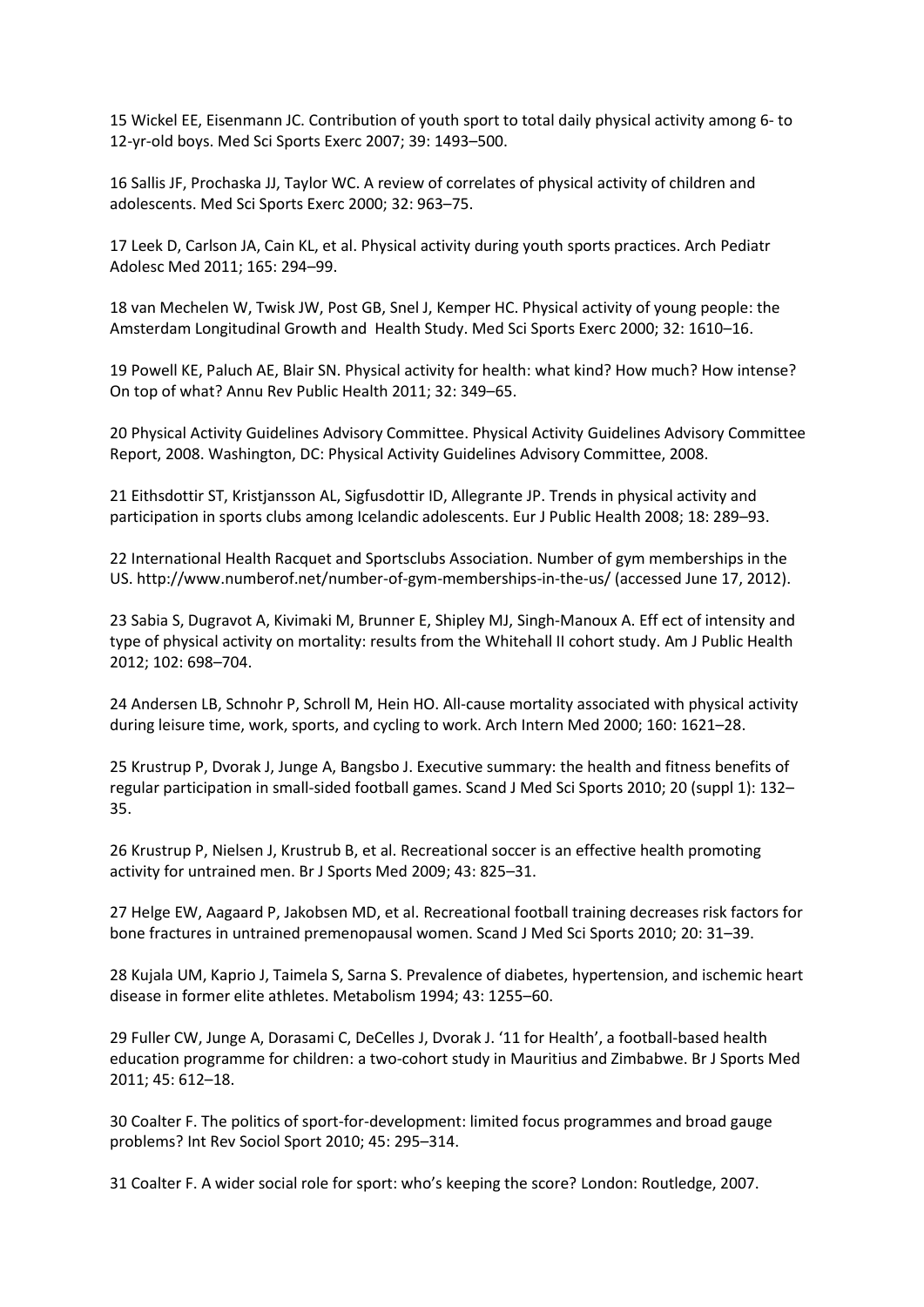32 Blair SN, Sallis RE, Hutber A, Archer E. Exercise therapy—the public health message. Scand J Med Sci Sports 2012; published online March 1. DOI:10.1111/j.1600-0838.2012.01462.x.

33 Swedish Professional Associations for Physical Activity. Physical activity in the prevention and treatment of disease. Stockholm: Swedish Professional Associations for Physical Activity, 2011.

34 Offi ce of Disease Prevention and Health Promotion. 2008 Physical Activity Guidelines for Americans. Rockville, MD: Offi ce of Disease Prevention and Health Promotion, 2008.

35 Junge A, Lamprecht M, Stamm H, et al. Countrywide campaign to prevent soccer injuries in Swiss amateur players. Am J Sports Med 2011; 39: 57–63.

36 King DA, Hume PA, Milburn P, Gianotti S. Rugby league injuries in New Zealand: a review of 8 years of Accident Compensation Corporation injury entitlement claims and costs. Br J Sports Med 2009; 43: 595–602.

37 Hupperets MD, Verhagen EA, Heymans MW, Bosmans JE, van Tulder MW, van Mechelen W. Potential savings of a program to prevent ankle sprain recurrence: economic evaluation of a randomized controlled trial. Am J Sports Med 2010; 38: 2194–200.

38 Frobell RB, Roos EM, Roos HP, Ranstam J, Lohmander LS. A randomized trial of treatment for acute anterior cruciate ligament tears. N Engl J Med 2010; 363: 331–42.

39 Knowles SB, Marshall SW, Miller T, et al. Cost of injuries from a prospective cohort study of North Carolina high school athletes. Inj Prev 2007; 13: 416–21.

40 Bahr R. Monaco 2011: IOC commitment moves injury prevention to centre stage. Br J Sports Med 2011; 45: 236–37.

41 Bahr R, Engebretsen L. Sports injury prevention: Olympic handbook of sports medicine. West Sussex: Wiley-Blackwell Publishing, 2009.

42 Hübscher M, Zech A, Pfeifer K, Hänsel F, Vogt L, Banzer W. Neuromuscular training for sports injury prevention: a systematic review. Med Sci Sports Exerc 2010; 42: 413–21.

43 Sallis R. Developing healthcare systems to support exercise: exercise as the fifth vital sign. Br J Sports Med 2011; 45: 473–74.

44 Leijon ME, Bendtsen P, Nilsen P, Ekberg K, Ståhle A. Physical activity referrals in Swedish primary health care—prescriber and patient characteristics, reasons for prescriptions, and prescribed activities. BMC Health Serv Res 2008; 8: 201.

45 Patrick K, Pratt M, Sallis RE. The healthcare sector's role in the U.S. national physical activity plan. J Phys Act Health 2009; 6 (suppl 2): S211–19.

46 National Institute for Health and Clinical Excellence. NICE public health intervention guidance no. 2. http://guidance.nice.org.uk/PH2 (accessed June 16, 2012).

47 Khan KM, Weiler R, Blair SN. Prescribing exercise in primary care. BMJ 2011; 343: d4141.

48 Sallis RE. Exercise is medicine and physicians need to prescribe it! Br J Sports Med 2009; 43: 3–4.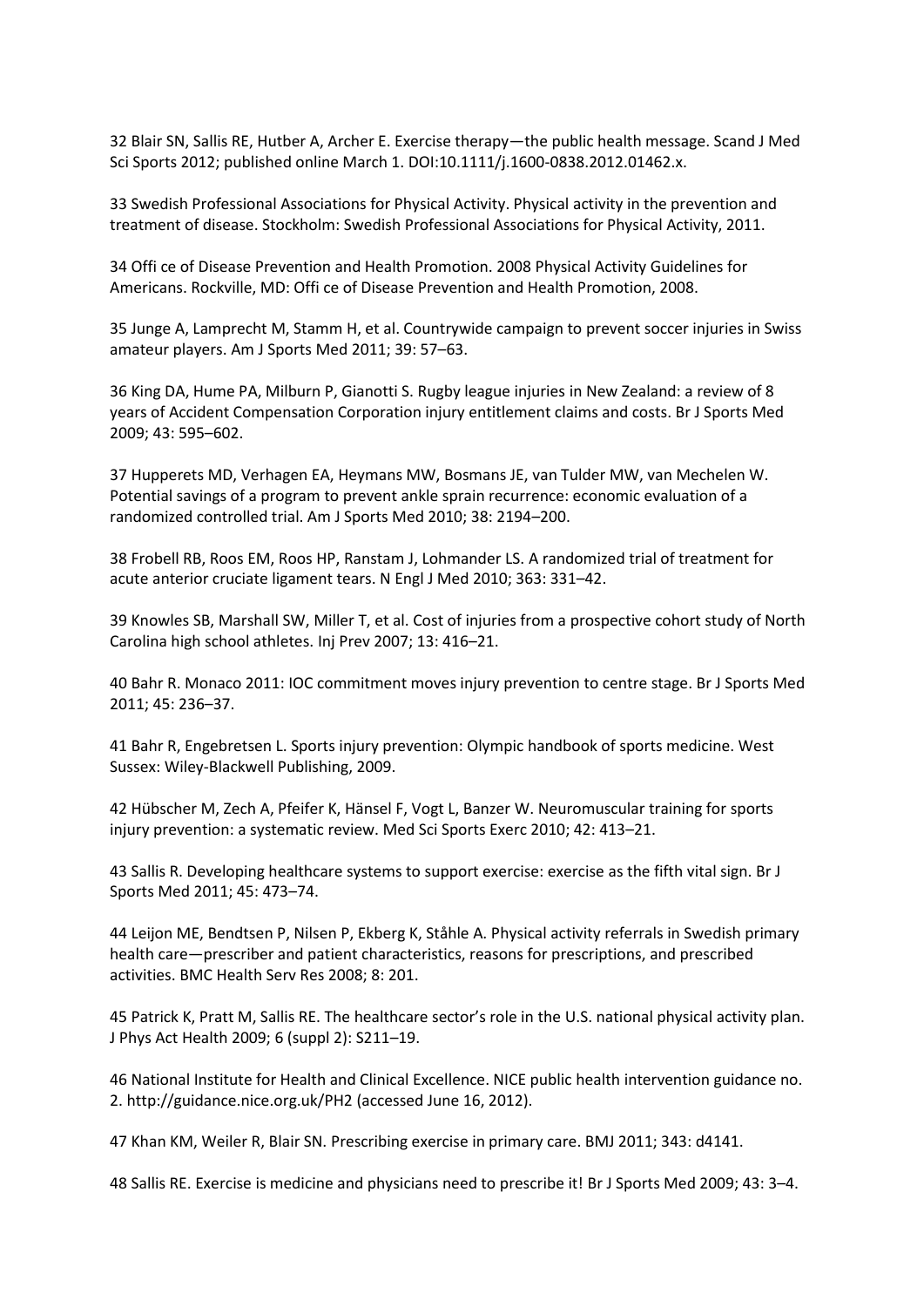49 Bull FC, Gauvin L, Bauman A, Shilton T, Kohl HW 3rd, Salmon A. The Toronto Charter for Physical Activity: a global call for action. J Phys Act Health 2010; 7: 421–22.

50 WHO. Global recommendations on physical activity for health. Geneva: World Health Organization, 2010.

51 Dvorak J, Fuller CW, Junge A. Planning and implementing a nationwide football-based healtheducation programme. Br J Sports Med 2012; 46: 6–10.

52 Global Advocacy for Physical Activity and the Advocacy Council of the International Society for Physical Activity and Health. Noncommunicable disease prevention: investments that work for physical activity, 2011. http://www.globalpa.org.uk/pdf/investments-work.pdf (accessed June 16, 2012).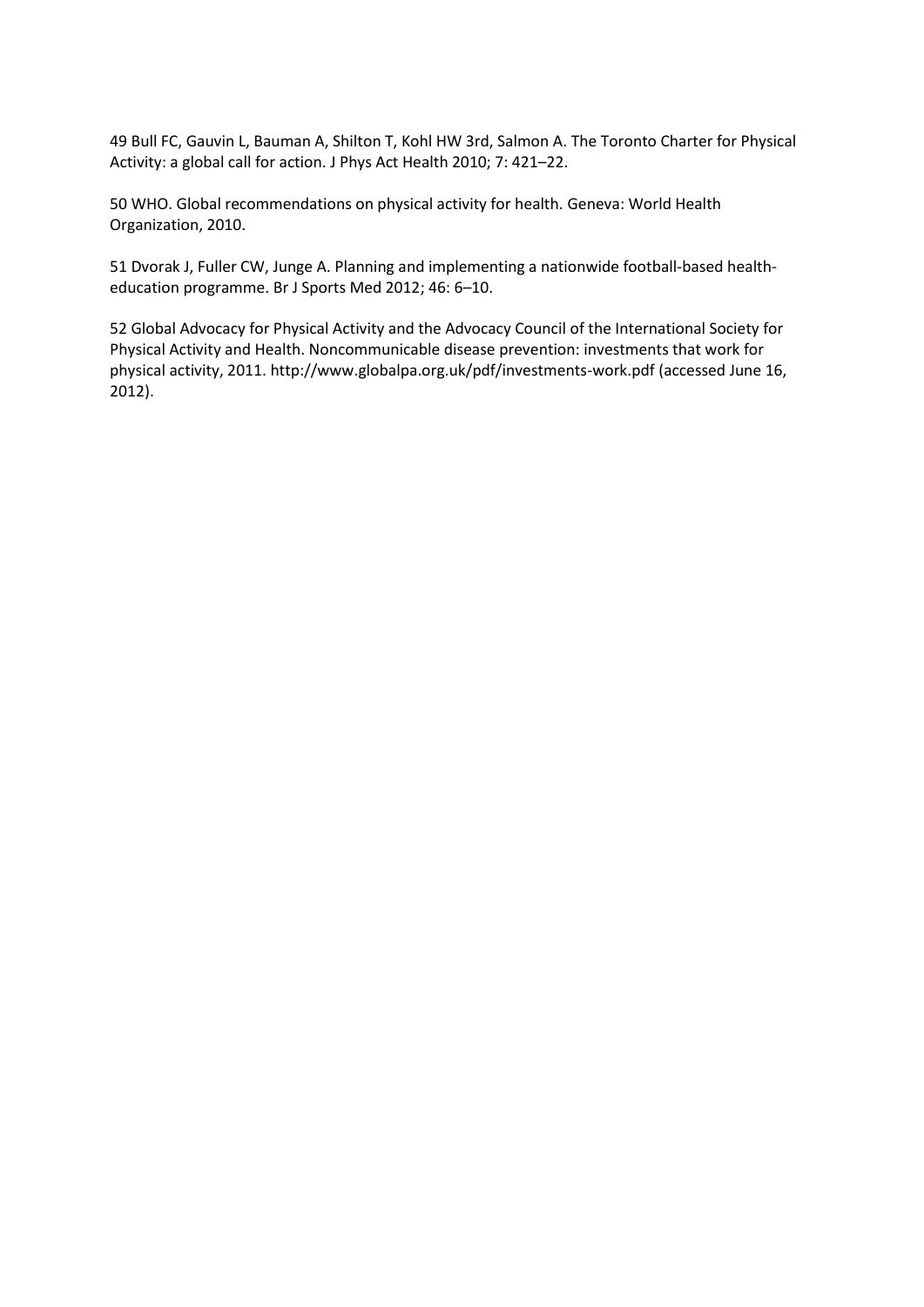- Regular physical activity, even in modest doses, confers substantial health benefits
- Cohort studies and a small number of RCTs indicate that regular sports participation is likely to provide health benefits
- There are few datasets describing the population prevalence of sports participation by total minutes per week - this makes it impossible to accurately estimate the 'population health' benefit attributable to sport.
- Sports participation is very low in much of low-income Africa; sport participation data are particularly lacking in other LMICs
- The injury risk profile of sports varies widely; quality RCTs have proven that targeted warmup/neuromuscular training programs can reduce certain common sports injuries
- FIFA have committed substantial funds to partner with 9 nations in Africa as well as in other continents so that football (soccer) can provide a vehicle to improve health and act as vehicle for health education
- Physicians and other health providers are encouraged to measure the 'exercise vital sign' in every consultation in every patient, as a central part of chronic disease prevention and screening. This is a key test when considering the diagnosis of 'physical inactivity', a risk factor as important as assessing smoking status, hypertension or obesity
- Systematic review evidence supports GP-initiated 'short interventions' to increase physical activity; encouragement toward sport participation for appropriate patients qualifies as an effective strategy within an 'evidence-based medicine' framework.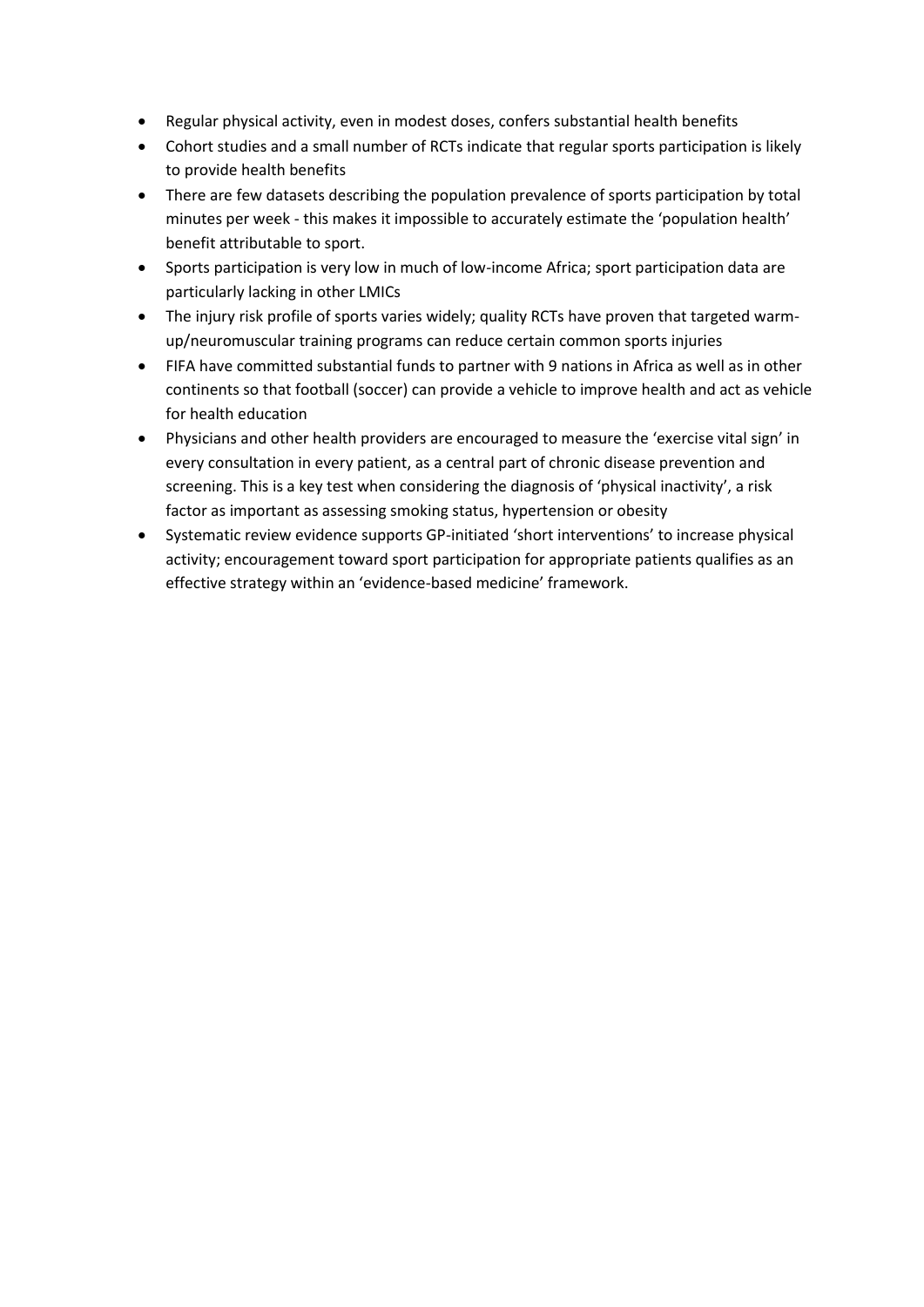

Figure 1. 'Sport', 'exercise' and 'physical activity' are related but not synonymous. They may provide different health benefits and they have different injury risks. Fig. 1a represents time spent in each of these three domains for an office worker who drives to and from work, parks next to an elevator that takes him/her to the office and is essentially sedentary at work. This person 'exercises' at the office gym 3 times a week for 30 minutes and plays tennis ('sport') at the home court for 90 minutes on the weekend. As he/she accumulates no recreational physical activity time, the total time spent being physically active per week is 180 minutes. The circles are proportional to the time spent. Contrast this with Fig 1b which represents time spent in domains of physical activity, sport and exercise for a person who uses transit and walks from the office to get lunch. This person walks for 10 minutes to catch the local train, 10 minutes to the office from the train. This is repeated at the end of the work day. At lunch, this person walks for 10 minutes to a destination and 10 minutes back. If this person does no 'sport' or 'exercise' he/she nevertheless accumulates 300 minutes of physical activity in the week.